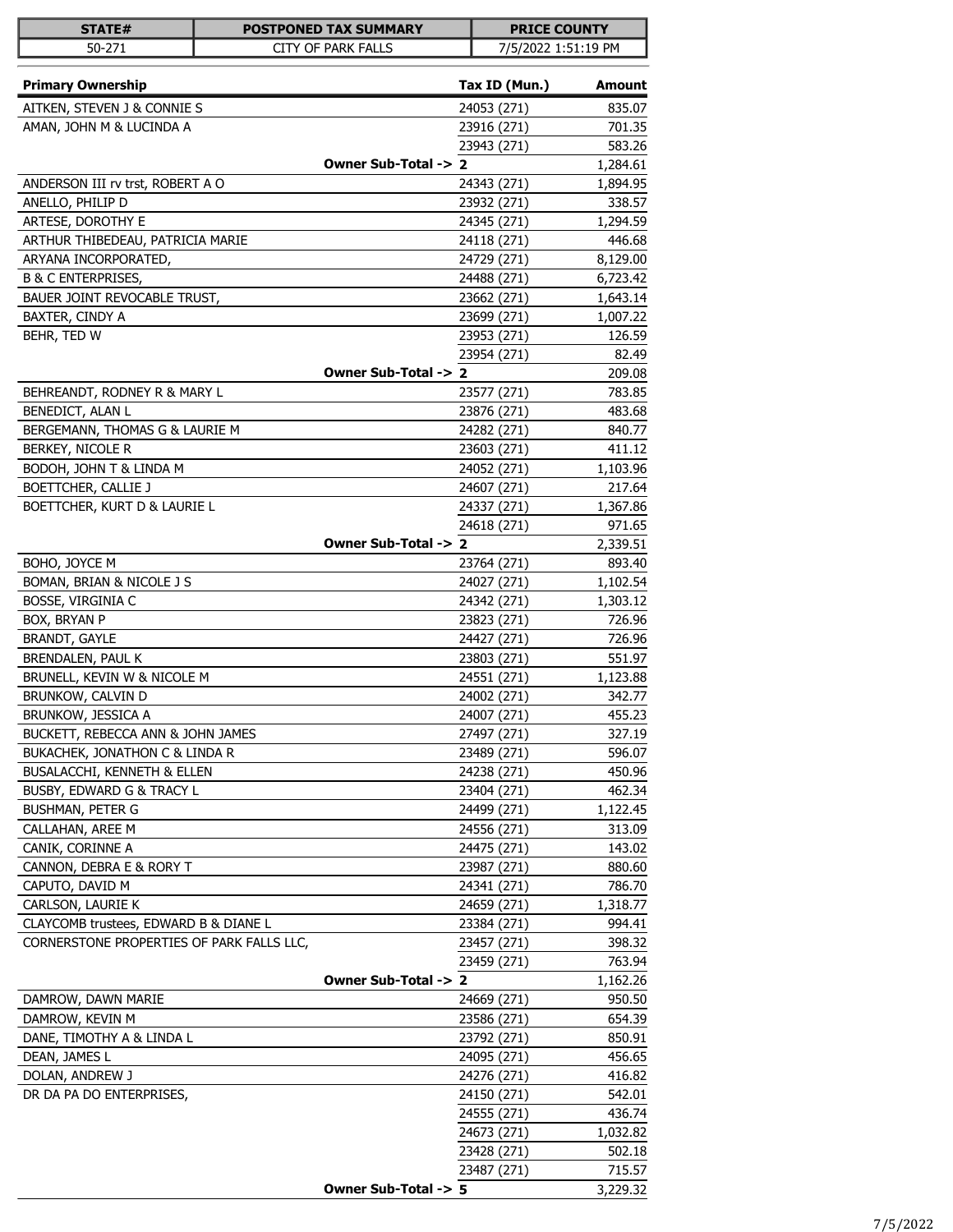| EDER, ELIZABETH ANN                      | 24371 (271)          | 109.54    |
|------------------------------------------|----------------------|-----------|
|                                          | 24372 (271)          | 1,074.08  |
|                                          | Owner Sub-Total -> 2 | 1,183.62  |
| ENDERLE, ROGER L & RITA R                | 24331 (271)          | 512.14    |
| ENGEL, DAWN K                            | 24072 (271)          | 675.74    |
| ENGEL, RUDOLPH L                         | 23762 (271)          | 624.52    |
| ENTROPY ENTERPRISES LLC,                 | 23667 (271)          | 2,121.15  |
| ERICKSON, LOUISE E                       | 24032 (271)          | 459.50    |
| ERNST STORAGE LLC,                       | 23735 (271)          | 1,910.18  |
| FELCH, WILLIAM A & SUSAN J               | 23636 (271)          | 1,241.95  |
| FERMANICH, SUSAN K                       | 24314 (271)          | 526.36    |
| FLAMBEAU HOSPITAL INC,                   | 26439 (271)          | 23,029.83 |
| FLAMBEAU HYDRO LLC,                      | 24752 (271)          | 580.42    |
|                                          | 24753 (271)          | 2,802.59  |
|                                          | 24757 (271)          | 2,005.91  |
|                                          | 24705 (271)          | 490.82    |
|                                          | 24747 (271)          | 1,045.64  |
|                                          | 27845 (271)          | 355.66    |
|                                          | 27846 (271)          | 355.66    |
|                                          | 27847 (271)          | 284.52    |
|                                          | 27848 (271)          | 284.52    |
|                                          | Owner Sub-Total -> 9 | 8,205.74  |
| FLYNN, MICHAEL D                         | 24546 (271)          | 2,284.76  |
| FRANKE, TODD M & KATHLEEN                | 23818 (271)          | 944.61    |
| FRANZEN BROTHERS LANDSCAPING SUPPLY LLC, | 23669 (271)          | 496.48    |
|                                          | 23670 (271)          | 2,089.85  |
|                                          | Owner Sub-Total -> 2 | 2,586.33  |
| GEHRMAN If est, JO ANN M                 | 24542 (271)          | 1,173.66  |
| GERLACH, JOHN P & JANE E                 | 23388 (271)          | 638.75    |
| GORDON, DAVID L                          | 24113 (271)          | 537.74    |
| GOTTWALD, MICHAEL J & JEAN L             | 24487 (271)          | 1,352.92  |
| <b>GRAHAM, LEON E &amp; HELEN J</b>      | 23438 (271)          | 866.37    |
| GRIESEL, GARY S & DANA M                 | 24805 (271)          | 1,705.74  |
| GULISH, WILLIAM A & PAMELA L             | 24340 (271)          | 688.54    |
| HELDT, BRIAN W                           | 23950 (271)          | 699.93    |
| HENDRICKSON, RICHARD L                   | 23806 (271)          | 305.85    |
| HERBST, DANIEL P                         | 23937 (271)          | 884.87    |
| HICKEY est, WILLIAM J                    | 24456 (271)          | 726.96    |
| HICKS, CONNIE G                          | 23842 (271)          | 455.23    |
| HILGART, EDWIN S                         | 23721 (271)          | 1,025.71  |
| HILGART REALTY INC,                      | 23668 (271)          | 3,010.30  |
| HODUN, EDWARD A                          | 24316 (271)          | 739.75    |
| HOMANN trustees, MICHAEL A & ARLA J      | 24522 (271)          | 1,192.16  |
| HOUCK, RONALD L                          | 23690 (271)          | 961.86    |
| HUGHES, MICHAEL J & DIANE M              | 23702 (271)          | 65.44     |
|                                          | 23703 (271)          | 735.48    |
|                                          | 23704 (271)          | 196.33    |
|                                          | Owner Sub-Total -> 3 | 997.25    |
| HULBERT, WILLIAM R & AMY T               | 24192 (271)          | 1,037.09  |
| ISBELL, MATTHEW & ANNA                   | 23877 (271)          | 685.70    |
| JAGIELO, STEVEN R                        | 23625 (271)          | 950.31    |
| JAROSINSKI, CHRISTOPHER F & SUSAN J      | 24162 (271)          | 778.17    |
|                                          | 24170 (271)          | 120.92    |
|                                          | Owner Sub-Total -> 2 | 899.09    |
| JARVIS, CHRISTOPHER A & THERESA L        | 23881 (271)          | 468.03    |
| JEDLOWSKI, CHARLENE & TIMOTHY            | 24590 (271)          | 883.44    |
| JIRSCHELE, JAMES G & DIANE M             | 24048 (271)          | 826.54    |
| JOHNSON, JAMES L & ROBIN L               | 24506 (271)          | 1,327.31  |
| JOHNSON, WILLIAM B                       | 24392 (271)          | 6,645.18  |
| JOHNSON TIMBER CORP,                     | 27345 (271)          | 7,598.35  |
| JOHNSON WAREHOUSES LLC,                  | 23377 (271)          | 66.86     |
|                                          | 24393 (271)          | 1,923.40  |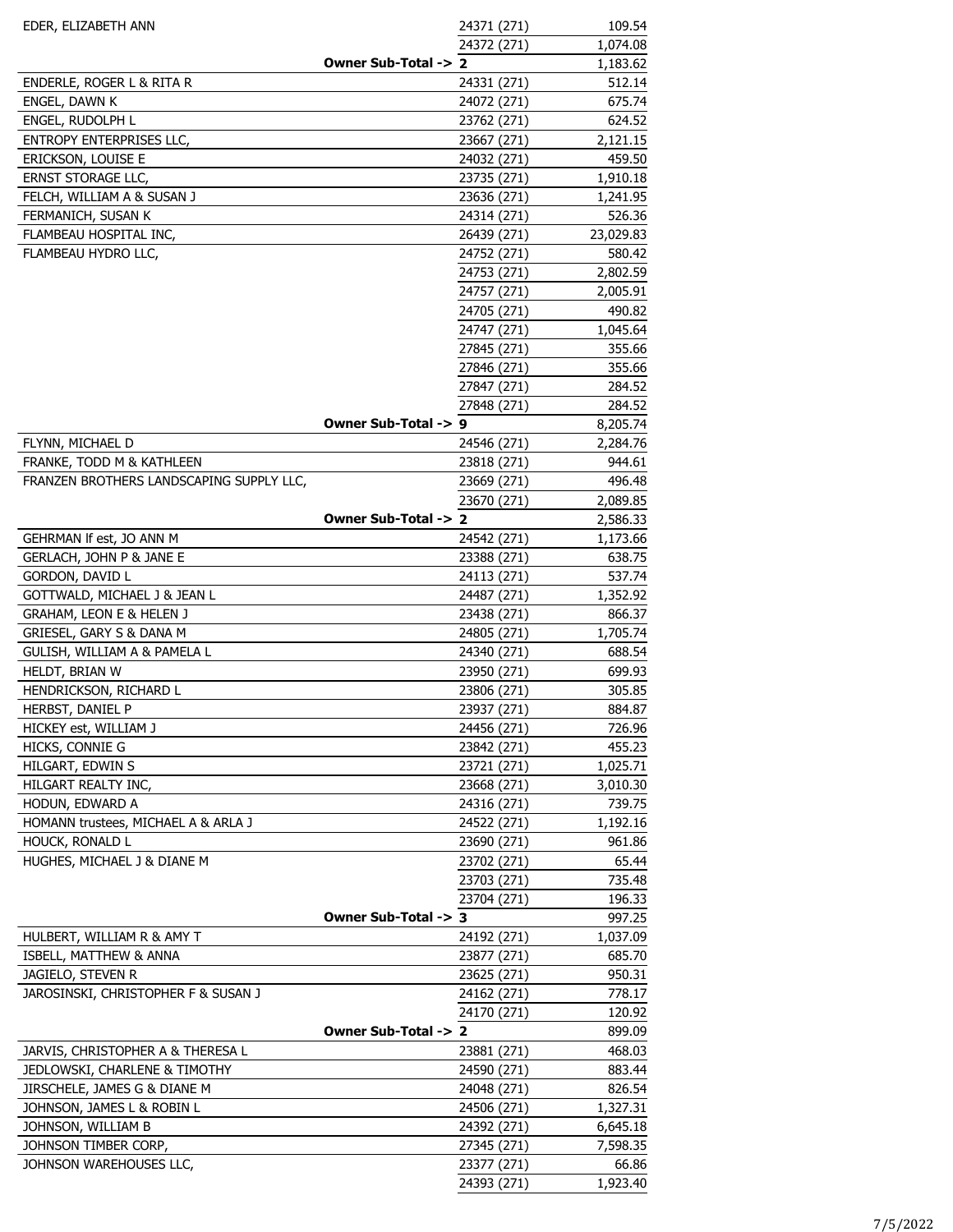| Owner Sub-Total -> 3<br><b>JUBILO LLC,</b><br>24721 (271)<br>KANT, MICHAEL T<br>24188 (271)<br>KASIRYE, YUSUF & MARY B<br>24378 (271)<br>1,479.53<br>KELZENBERG, JAY U & LAUREL L<br>24142 (271)<br>887.71<br>529.21<br>KING, BONITA J<br>24169 (271)<br>KIRSTEN, KURT WARREN<br>23829 (271)<br>KOHN, FRANCIS J<br>24145 (271)<br>1,199.28<br>KOLLER, CYNTHIA L & MARK J<br>24591 (271)<br>KOLLER, JAMES L & JEAN G<br>24797 (271)<br>KOMAREK, STEPHAN G & HEATHER M<br>24088 (271)<br>768.21<br>KOSKI, GARY A & ANN MARIE<br>23820 (271)<br>KOTKE, DANIEL ROBERT<br>24661 (271)<br>KRANIG, ERIC J<br>24817 (271)<br>KROENING, KELLEY J<br>24171 (271)<br>KRONBERGER, SHEILA R<br>24443 (271)<br>KWIK TRIP INC,<br>27528 (271)<br>22,244.53<br>KYLE REAL ESTATE LLC,<br>24523 (271)<br>LANGSDORF, CRAIG W<br>23807 (271)<br>633.06<br>LANGSDORF, KATHRYN<br>24009 (271)<br>24010 (271)<br>196.31<br>24038 (271)<br>140.84<br>Owner Sub-Total -> 3<br>398.32<br>LAURIE, JENNIFER J<br>24104 (271)<br>470.88<br>23468 (271)<br>443.85<br>LEACH, DENNIS A<br>LEE, TIMOTHY P & LESLIE A<br>24206 (271)<br>1,476.68<br>LEVITAN, AMBER<br>24592 (271)<br>1,121.03<br>24568 (271)<br>LINDBERG, SUSAN<br>741.18<br>753.98<br>LITTLE, NANCY<br>23914 (271)<br>23627 (271)<br>573.31<br>LUCAS, DAVID LEE<br>23791 (271)<br>MAHN, ROBIN R<br>367.02<br>MAPLES, CHRISTOPHER A<br>23739 (271)<br>567.62<br>23740 (271)<br>1,644.56<br>Owner Sub-Total -> 2<br>2,212.18<br>MARCOTTE, MYRTLE H<br>23665 (271)<br>1,074.08<br>561.92<br>23601 (271)<br>MARVIN rv trst, JANET L<br>23526 (271)<br>1,293.17<br>MAYNARD, PETER & DONNA<br>McCARTHY, TOD M<br>24679 (271)<br>933.24<br>1,165.13<br>MCCLAY, MICHELE L<br>24477 (271)<br>McGRATH, DAVID A & KYLE C<br>24801 (271)<br>1,478.11<br>MERRITT, KELVIN M & ALLEXUS C<br>172.12<br>24511 (271)<br>24514 (271)<br>1,327.31<br>Owner Sub-Total -> 2<br>1,499.43<br>MESSERSCHMIDT, LORI A<br>24533 (271)<br>2,577.82<br>MEYER, JESSE R<br>23407 (271)<br>1,328.74<br>23408 (271)<br>61.52<br>Owner Sub-Total -> 2<br>1,390.26<br>MIDWEST ACQUISITION LLC,<br>24489 (271)<br>2,310.35<br>24490 (271)<br>300.17<br>24543 (271)<br>192.05<br>24544 (271)<br>758.25<br>24552 (271)<br>4,928.04<br>Owner Sub-Total -> 5<br>8,488.86<br>23782 (271)<br>MILLER If est, MARY L<br>812.32<br>MINER'S INCORPORATED,<br>24749 (271)<br>606.03<br>26715 (271)<br>24,409.80<br>Owner Sub-Total -> 2<br>25,015.83<br>MOLLER, NANCY<br>24322 (271)<br>470.88<br>MORGAN, DENNIS E & MARGARET M<br>24240 (271)<br>661.51<br>24281 (271)<br>MORRIS, WILLIAM & MARTY<br>MURRAY, SUSAN G<br>24833 (271)<br>672.07 | 24394 (271) | 229.03    |
|-------------------------------------------------------------------------------------------------------------------------------------------------------------------------------------------------------------------------------------------------------------------------------------------------------------------------------------------------------------------------------------------------------------------------------------------------------------------------------------------------------------------------------------------------------------------------------------------------------------------------------------------------------------------------------------------------------------------------------------------------------------------------------------------------------------------------------------------------------------------------------------------------------------------------------------------------------------------------------------------------------------------------------------------------------------------------------------------------------------------------------------------------------------------------------------------------------------------------------------------------------------------------------------------------------------------------------------------------------------------------------------------------------------------------------------------------------------------------------------------------------------------------------------------------------------------------------------------------------------------------------------------------------------------------------------------------------------------------------------------------------------------------------------------------------------------------------------------------------------------------------------------------------------------------------------------------------------------------------------------------------------------------------------------------------------------------------------------------------------------------------------------------------------------------------------------------------------------------------------------------------------------------------------------------------------------------------------------------------------------------------------------------------------------------------------------------------------------------------------------------------------------------------------------------------------------------------------------------------------------------------|-------------|-----------|
|                                                                                                                                                                                                                                                                                                                                                                                                                                                                                                                                                                                                                                                                                                                                                                                                                                                                                                                                                                                                                                                                                                                                                                                                                                                                                                                                                                                                                                                                                                                                                                                                                                                                                                                                                                                                                                                                                                                                                                                                                                                                                                                                                                                                                                                                                                                                                                                                                                                                                                                                                                                                                               |             | 2,219.29  |
|                                                                                                                                                                                                                                                                                                                                                                                                                                                                                                                                                                                                                                                                                                                                                                                                                                                                                                                                                                                                                                                                                                                                                                                                                                                                                                                                                                                                                                                                                                                                                                                                                                                                                                                                                                                                                                                                                                                                                                                                                                                                                                                                                                                                                                                                                                                                                                                                                                                                                                                                                                                                                               |             | 17,835.74 |
|                                                                                                                                                                                                                                                                                                                                                                                                                                                                                                                                                                                                                                                                                                                                                                                                                                                                                                                                                                                                                                                                                                                                                                                                                                                                                                                                                                                                                                                                                                                                                                                                                                                                                                                                                                                                                                                                                                                                                                                                                                                                                                                                                                                                                                                                                                                                                                                                                                                                                                                                                                                                                               |             | 884.87    |
|                                                                                                                                                                                                                                                                                                                                                                                                                                                                                                                                                                                                                                                                                                                                                                                                                                                                                                                                                                                                                                                                                                                                                                                                                                                                                                                                                                                                                                                                                                                                                                                                                                                                                                                                                                                                                                                                                                                                                                                                                                                                                                                                                                                                                                                                                                                                                                                                                                                                                                                                                                                                                               |             |           |
|                                                                                                                                                                                                                                                                                                                                                                                                                                                                                                                                                                                                                                                                                                                                                                                                                                                                                                                                                                                                                                                                                                                                                                                                                                                                                                                                                                                                                                                                                                                                                                                                                                                                                                                                                                                                                                                                                                                                                                                                                                                                                                                                                                                                                                                                                                                                                                                                                                                                                                                                                                                                                               |             |           |
|                                                                                                                                                                                                                                                                                                                                                                                                                                                                                                                                                                                                                                                                                                                                                                                                                                                                                                                                                                                                                                                                                                                                                                                                                                                                                                                                                                                                                                                                                                                                                                                                                                                                                                                                                                                                                                                                                                                                                                                                                                                                                                                                                                                                                                                                                                                                                                                                                                                                                                                                                                                                                               |             |           |
|                                                                                                                                                                                                                                                                                                                                                                                                                                                                                                                                                                                                                                                                                                                                                                                                                                                                                                                                                                                                                                                                                                                                                                                                                                                                                                                                                                                                                                                                                                                                                                                                                                                                                                                                                                                                                                                                                                                                                                                                                                                                                                                                                                                                                                                                                                                                                                                                                                                                                                                                                                                                                               |             | 1,041.36  |
|                                                                                                                                                                                                                                                                                                                                                                                                                                                                                                                                                                                                                                                                                                                                                                                                                                                                                                                                                                                                                                                                                                                                                                                                                                                                                                                                                                                                                                                                                                                                                                                                                                                                                                                                                                                                                                                                                                                                                                                                                                                                                                                                                                                                                                                                                                                                                                                                                                                                                                                                                                                                                               |             | 623.10    |
|                                                                                                                                                                                                                                                                                                                                                                                                                                                                                                                                                                                                                                                                                                                                                                                                                                                                                                                                                                                                                                                                                                                                                                                                                                                                                                                                                                                                                                                                                                                                                                                                                                                                                                                                                                                                                                                                                                                                                                                                                                                                                                                                                                                                                                                                                                                                                                                                                                                                                                                                                                                                                               |             |           |
|                                                                                                                                                                                                                                                                                                                                                                                                                                                                                                                                                                                                                                                                                                                                                                                                                                                                                                                                                                                                                                                                                                                                                                                                                                                                                                                                                                                                                                                                                                                                                                                                                                                                                                                                                                                                                                                                                                                                                                                                                                                                                                                                                                                                                                                                                                                                                                                                                                                                                                                                                                                                                               |             | 1,128.14  |
|                                                                                                                                                                                                                                                                                                                                                                                                                                                                                                                                                                                                                                                                                                                                                                                                                                                                                                                                                                                                                                                                                                                                                                                                                                                                                                                                                                                                                                                                                                                                                                                                                                                                                                                                                                                                                                                                                                                                                                                                                                                                                                                                                                                                                                                                                                                                                                                                                                                                                                                                                                                                                               |             |           |
|                                                                                                                                                                                                                                                                                                                                                                                                                                                                                                                                                                                                                                                                                                                                                                                                                                                                                                                                                                                                                                                                                                                                                                                                                                                                                                                                                                                                                                                                                                                                                                                                                                                                                                                                                                                                                                                                                                                                                                                                                                                                                                                                                                                                                                                                                                                                                                                                                                                                                                                                                                                                                               |             | 827.96    |
|                                                                                                                                                                                                                                                                                                                                                                                                                                                                                                                                                                                                                                                                                                                                                                                                                                                                                                                                                                                                                                                                                                                                                                                                                                                                                                                                                                                                                                                                                                                                                                                                                                                                                                                                                                                                                                                                                                                                                                                                                                                                                                                                                                                                                                                                                                                                                                                                                                                                                                                                                                                                                               |             | 1,142.36  |
|                                                                                                                                                                                                                                                                                                                                                                                                                                                                                                                                                                                                                                                                                                                                                                                                                                                                                                                                                                                                                                                                                                                                                                                                                                                                                                                                                                                                                                                                                                                                                                                                                                                                                                                                                                                                                                                                                                                                                                                                                                                                                                                                                                                                                                                                                                                                                                                                                                                                                                                                                                                                                               |             | 1,424.05  |
|                                                                                                                                                                                                                                                                                                                                                                                                                                                                                                                                                                                                                                                                                                                                                                                                                                                                                                                                                                                                                                                                                                                                                                                                                                                                                                                                                                                                                                                                                                                                                                                                                                                                                                                                                                                                                                                                                                                                                                                                                                                                                                                                                                                                                                                                                                                                                                                                                                                                                                                                                                                                                               |             | 867.79    |
|                                                                                                                                                                                                                                                                                                                                                                                                                                                                                                                                                                                                                                                                                                                                                                                                                                                                                                                                                                                                                                                                                                                                                                                                                                                                                                                                                                                                                                                                                                                                                                                                                                                                                                                                                                                                                                                                                                                                                                                                                                                                                                                                                                                                                                                                                                                                                                                                                                                                                                                                                                                                                               |             | 852.15    |
|                                                                                                                                                                                                                                                                                                                                                                                                                                                                                                                                                                                                                                                                                                                                                                                                                                                                                                                                                                                                                                                                                                                                                                                                                                                                                                                                                                                                                                                                                                                                                                                                                                                                                                                                                                                                                                                                                                                                                                                                                                                                                                                                                                                                                                                                                                                                                                                                                                                                                                                                                                                                                               |             |           |
|                                                                                                                                                                                                                                                                                                                                                                                                                                                                                                                                                                                                                                                                                                                                                                                                                                                                                                                                                                                                                                                                                                                                                                                                                                                                                                                                                                                                                                                                                                                                                                                                                                                                                                                                                                                                                                                                                                                                                                                                                                                                                                                                                                                                                                                                                                                                                                                                                                                                                                                                                                                                                               |             | 1,361.45  |
|                                                                                                                                                                                                                                                                                                                                                                                                                                                                                                                                                                                                                                                                                                                                                                                                                                                                                                                                                                                                                                                                                                                                                                                                                                                                                                                                                                                                                                                                                                                                                                                                                                                                                                                                                                                                                                                                                                                                                                                                                                                                                                                                                                                                                                                                                                                                                                                                                                                                                                                                                                                                                               |             |           |
|                                                                                                                                                                                                                                                                                                                                                                                                                                                                                                                                                                                                                                                                                                                                                                                                                                                                                                                                                                                                                                                                                                                                                                                                                                                                                                                                                                                                                                                                                                                                                                                                                                                                                                                                                                                                                                                                                                                                                                                                                                                                                                                                                                                                                                                                                                                                                                                                                                                                                                                                                                                                                               |             | 61.17     |
|                                                                                                                                                                                                                                                                                                                                                                                                                                                                                                                                                                                                                                                                                                                                                                                                                                                                                                                                                                                                                                                                                                                                                                                                                                                                                                                                                                                                                                                                                                                                                                                                                                                                                                                                                                                                                                                                                                                                                                                                                                                                                                                                                                                                                                                                                                                                                                                                                                                                                                                                                                                                                               |             |           |
|                                                                                                                                                                                                                                                                                                                                                                                                                                                                                                                                                                                                                                                                                                                                                                                                                                                                                                                                                                                                                                                                                                                                                                                                                                                                                                                                                                                                                                                                                                                                                                                                                                                                                                                                                                                                                                                                                                                                                                                                                                                                                                                                                                                                                                                                                                                                                                                                                                                                                                                                                                                                                               |             |           |
|                                                                                                                                                                                                                                                                                                                                                                                                                                                                                                                                                                                                                                                                                                                                                                                                                                                                                                                                                                                                                                                                                                                                                                                                                                                                                                                                                                                                                                                                                                                                                                                                                                                                                                                                                                                                                                                                                                                                                                                                                                                                                                                                                                                                                                                                                                                                                                                                                                                                                                                                                                                                                               |             |           |
|                                                                                                                                                                                                                                                                                                                                                                                                                                                                                                                                                                                                                                                                                                                                                                                                                                                                                                                                                                                                                                                                                                                                                                                                                                                                                                                                                                                                                                                                                                                                                                                                                                                                                                                                                                                                                                                                                                                                                                                                                                                                                                                                                                                                                                                                                                                                                                                                                                                                                                                                                                                                                               |             |           |
|                                                                                                                                                                                                                                                                                                                                                                                                                                                                                                                                                                                                                                                                                                                                                                                                                                                                                                                                                                                                                                                                                                                                                                                                                                                                                                                                                                                                                                                                                                                                                                                                                                                                                                                                                                                                                                                                                                                                                                                                                                                                                                                                                                                                                                                                                                                                                                                                                                                                                                                                                                                                                               |             |           |
|                                                                                                                                                                                                                                                                                                                                                                                                                                                                                                                                                                                                                                                                                                                                                                                                                                                                                                                                                                                                                                                                                                                                                                                                                                                                                                                                                                                                                                                                                                                                                                                                                                                                                                                                                                                                                                                                                                                                                                                                                                                                                                                                                                                                                                                                                                                                                                                                                                                                                                                                                                                                                               |             |           |
|                                                                                                                                                                                                                                                                                                                                                                                                                                                                                                                                                                                                                                                                                                                                                                                                                                                                                                                                                                                                                                                                                                                                                                                                                                                                                                                                                                                                                                                                                                                                                                                                                                                                                                                                                                                                                                                                                                                                                                                                                                                                                                                                                                                                                                                                                                                                                                                                                                                                                                                                                                                                                               |             |           |
|                                                                                                                                                                                                                                                                                                                                                                                                                                                                                                                                                                                                                                                                                                                                                                                                                                                                                                                                                                                                                                                                                                                                                                                                                                                                                                                                                                                                                                                                                                                                                                                                                                                                                                                                                                                                                                                                                                                                                                                                                                                                                                                                                                                                                                                                                                                                                                                                                                                                                                                                                                                                                               |             |           |
|                                                                                                                                                                                                                                                                                                                                                                                                                                                                                                                                                                                                                                                                                                                                                                                                                                                                                                                                                                                                                                                                                                                                                                                                                                                                                                                                                                                                                                                                                                                                                                                                                                                                                                                                                                                                                                                                                                                                                                                                                                                                                                                                                                                                                                                                                                                                                                                                                                                                                                                                                                                                                               |             |           |
|                                                                                                                                                                                                                                                                                                                                                                                                                                                                                                                                                                                                                                                                                                                                                                                                                                                                                                                                                                                                                                                                                                                                                                                                                                                                                                                                                                                                                                                                                                                                                                                                                                                                                                                                                                                                                                                                                                                                                                                                                                                                                                                                                                                                                                                                                                                                                                                                                                                                                                                                                                                                                               |             |           |
|                                                                                                                                                                                                                                                                                                                                                                                                                                                                                                                                                                                                                                                                                                                                                                                                                                                                                                                                                                                                                                                                                                                                                                                                                                                                                                                                                                                                                                                                                                                                                                                                                                                                                                                                                                                                                                                                                                                                                                                                                                                                                                                                                                                                                                                                                                                                                                                                                                                                                                                                                                                                                               |             |           |
|                                                                                                                                                                                                                                                                                                                                                                                                                                                                                                                                                                                                                                                                                                                                                                                                                                                                                                                                                                                                                                                                                                                                                                                                                                                                                                                                                                                                                                                                                                                                                                                                                                                                                                                                                                                                                                                                                                                                                                                                                                                                                                                                                                                                                                                                                                                                                                                                                                                                                                                                                                                                                               |             |           |
|                                                                                                                                                                                                                                                                                                                                                                                                                                                                                                                                                                                                                                                                                                                                                                                                                                                                                                                                                                                                                                                                                                                                                                                                                                                                                                                                                                                                                                                                                                                                                                                                                                                                                                                                                                                                                                                                                                                                                                                                                                                                                                                                                                                                                                                                                                                                                                                                                                                                                                                                                                                                                               |             |           |
|                                                                                                                                                                                                                                                                                                                                                                                                                                                                                                                                                                                                                                                                                                                                                                                                                                                                                                                                                                                                                                                                                                                                                                                                                                                                                                                                                                                                                                                                                                                                                                                                                                                                                                                                                                                                                                                                                                                                                                                                                                                                                                                                                                                                                                                                                                                                                                                                                                                                                                                                                                                                                               |             |           |
|                                                                                                                                                                                                                                                                                                                                                                                                                                                                                                                                                                                                                                                                                                                                                                                                                                                                                                                                                                                                                                                                                                                                                                                                                                                                                                                                                                                                                                                                                                                                                                                                                                                                                                                                                                                                                                                                                                                                                                                                                                                                                                                                                                                                                                                                                                                                                                                                                                                                                                                                                                                                                               |             |           |
|                                                                                                                                                                                                                                                                                                                                                                                                                                                                                                                                                                                                                                                                                                                                                                                                                                                                                                                                                                                                                                                                                                                                                                                                                                                                                                                                                                                                                                                                                                                                                                                                                                                                                                                                                                                                                                                                                                                                                                                                                                                                                                                                                                                                                                                                                                                                                                                                                                                                                                                                                                                                                               |             |           |
|                                                                                                                                                                                                                                                                                                                                                                                                                                                                                                                                                                                                                                                                                                                                                                                                                                                                                                                                                                                                                                                                                                                                                                                                                                                                                                                                                                                                                                                                                                                                                                                                                                                                                                                                                                                                                                                                                                                                                                                                                                                                                                                                                                                                                                                                                                                                                                                                                                                                                                                                                                                                                               |             |           |
|                                                                                                                                                                                                                                                                                                                                                                                                                                                                                                                                                                                                                                                                                                                                                                                                                                                                                                                                                                                                                                                                                                                                                                                                                                                                                                                                                                                                                                                                                                                                                                                                                                                                                                                                                                                                                                                                                                                                                                                                                                                                                                                                                                                                                                                                                                                                                                                                                                                                                                                                                                                                                               |             |           |
|                                                                                                                                                                                                                                                                                                                                                                                                                                                                                                                                                                                                                                                                                                                                                                                                                                                                                                                                                                                                                                                                                                                                                                                                                                                                                                                                                                                                                                                                                                                                                                                                                                                                                                                                                                                                                                                                                                                                                                                                                                                                                                                                                                                                                                                                                                                                                                                                                                                                                                                                                                                                                               |             |           |
|                                                                                                                                                                                                                                                                                                                                                                                                                                                                                                                                                                                                                                                                                                                                                                                                                                                                                                                                                                                                                                                                                                                                                                                                                                                                                                                                                                                                                                                                                                                                                                                                                                                                                                                                                                                                                                                                                                                                                                                                                                                                                                                                                                                                                                                                                                                                                                                                                                                                                                                                                                                                                               |             |           |
|                                                                                                                                                                                                                                                                                                                                                                                                                                                                                                                                                                                                                                                                                                                                                                                                                                                                                                                                                                                                                                                                                                                                                                                                                                                                                                                                                                                                                                                                                                                                                                                                                                                                                                                                                                                                                                                                                                                                                                                                                                                                                                                                                                                                                                                                                                                                                                                                                                                                                                                                                                                                                               |             |           |
|                                                                                                                                                                                                                                                                                                                                                                                                                                                                                                                                                                                                                                                                                                                                                                                                                                                                                                                                                                                                                                                                                                                                                                                                                                                                                                                                                                                                                                                                                                                                                                                                                                                                                                                                                                                                                                                                                                                                                                                                                                                                                                                                                                                                                                                                                                                                                                                                                                                                                                                                                                                                                               |             |           |
|                                                                                                                                                                                                                                                                                                                                                                                                                                                                                                                                                                                                                                                                                                                                                                                                                                                                                                                                                                                                                                                                                                                                                                                                                                                                                                                                                                                                                                                                                                                                                                                                                                                                                                                                                                                                                                                                                                                                                                                                                                                                                                                                                                                                                                                                                                                                                                                                                                                                                                                                                                                                                               |             |           |
|                                                                                                                                                                                                                                                                                                                                                                                                                                                                                                                                                                                                                                                                                                                                                                                                                                                                                                                                                                                                                                                                                                                                                                                                                                                                                                                                                                                                                                                                                                                                                                                                                                                                                                                                                                                                                                                                                                                                                                                                                                                                                                                                                                                                                                                                                                                                                                                                                                                                                                                                                                                                                               |             |           |
|                                                                                                                                                                                                                                                                                                                                                                                                                                                                                                                                                                                                                                                                                                                                                                                                                                                                                                                                                                                                                                                                                                                                                                                                                                                                                                                                                                                                                                                                                                                                                                                                                                                                                                                                                                                                                                                                                                                                                                                                                                                                                                                                                                                                                                                                                                                                                                                                                                                                                                                                                                                                                               |             |           |
|                                                                                                                                                                                                                                                                                                                                                                                                                                                                                                                                                                                                                                                                                                                                                                                                                                                                                                                                                                                                                                                                                                                                                                                                                                                                                                                                                                                                                                                                                                                                                                                                                                                                                                                                                                                                                                                                                                                                                                                                                                                                                                                                                                                                                                                                                                                                                                                                                                                                                                                                                                                                                               |             |           |
|                                                                                                                                                                                                                                                                                                                                                                                                                                                                                                                                                                                                                                                                                                                                                                                                                                                                                                                                                                                                                                                                                                                                                                                                                                                                                                                                                                                                                                                                                                                                                                                                                                                                                                                                                                                                                                                                                                                                                                                                                                                                                                                                                                                                                                                                                                                                                                                                                                                                                                                                                                                                                               |             |           |
|                                                                                                                                                                                                                                                                                                                                                                                                                                                                                                                                                                                                                                                                                                                                                                                                                                                                                                                                                                                                                                                                                                                                                                                                                                                                                                                                                                                                                                                                                                                                                                                                                                                                                                                                                                                                                                                                                                                                                                                                                                                                                                                                                                                                                                                                                                                                                                                                                                                                                                                                                                                                                               |             |           |
|                                                                                                                                                                                                                                                                                                                                                                                                                                                                                                                                                                                                                                                                                                                                                                                                                                                                                                                                                                                                                                                                                                                                                                                                                                                                                                                                                                                                                                                                                                                                                                                                                                                                                                                                                                                                                                                                                                                                                                                                                                                                                                                                                                                                                                                                                                                                                                                                                                                                                                                                                                                                                               |             |           |
|                                                                                                                                                                                                                                                                                                                                                                                                                                                                                                                                                                                                                                                                                                                                                                                                                                                                                                                                                                                                                                                                                                                                                                                                                                                                                                                                                                                                                                                                                                                                                                                                                                                                                                                                                                                                                                                                                                                                                                                                                                                                                                                                                                                                                                                                                                                                                                                                                                                                                                                                                                                                                               |             |           |
|                                                                                                                                                                                                                                                                                                                                                                                                                                                                                                                                                                                                                                                                                                                                                                                                                                                                                                                                                                                                                                                                                                                                                                                                                                                                                                                                                                                                                                                                                                                                                                                                                                                                                                                                                                                                                                                                                                                                                                                                                                                                                                                                                                                                                                                                                                                                                                                                                                                                                                                                                                                                                               |             |           |
|                                                                                                                                                                                                                                                                                                                                                                                                                                                                                                                                                                                                                                                                                                                                                                                                                                                                                                                                                                                                                                                                                                                                                                                                                                                                                                                                                                                                                                                                                                                                                                                                                                                                                                                                                                                                                                                                                                                                                                                                                                                                                                                                                                                                                                                                                                                                                                                                                                                                                                                                                                                                                               |             |           |
|                                                                                                                                                                                                                                                                                                                                                                                                                                                                                                                                                                                                                                                                                                                                                                                                                                                                                                                                                                                                                                                                                                                                                                                                                                                                                                                                                                                                                                                                                                                                                                                                                                                                                                                                                                                                                                                                                                                                                                                                                                                                                                                                                                                                                                                                                                                                                                                                                                                                                                                                                                                                                               |             |           |
|                                                                                                                                                                                                                                                                                                                                                                                                                                                                                                                                                                                                                                                                                                                                                                                                                                                                                                                                                                                                                                                                                                                                                                                                                                                                                                                                                                                                                                                                                                                                                                                                                                                                                                                                                                                                                                                                                                                                                                                                                                                                                                                                                                                                                                                                                                                                                                                                                                                                                                                                                                                                                               |             |           |
|                                                                                                                                                                                                                                                                                                                                                                                                                                                                                                                                                                                                                                                                                                                                                                                                                                                                                                                                                                                                                                                                                                                                                                                                                                                                                                                                                                                                                                                                                                                                                                                                                                                                                                                                                                                                                                                                                                                                                                                                                                                                                                                                                                                                                                                                                                                                                                                                                                                                                                                                                                                                                               |             |           |
|                                                                                                                                                                                                                                                                                                                                                                                                                                                                                                                                                                                                                                                                                                                                                                                                                                                                                                                                                                                                                                                                                                                                                                                                                                                                                                                                                                                                                                                                                                                                                                                                                                                                                                                                                                                                                                                                                                                                                                                                                                                                                                                                                                                                                                                                                                                                                                                                                                                                                                                                                                                                                               |             |           |
|                                                                                                                                                                                                                                                                                                                                                                                                                                                                                                                                                                                                                                                                                                                                                                                                                                                                                                                                                                                                                                                                                                                                                                                                                                                                                                                                                                                                                                                                                                                                                                                                                                                                                                                                                                                                                                                                                                                                                                                                                                                                                                                                                                                                                                                                                                                                                                                                                                                                                                                                                                                                                               |             |           |
|                                                                                                                                                                                                                                                                                                                                                                                                                                                                                                                                                                                                                                                                                                                                                                                                                                                                                                                                                                                                                                                                                                                                                                                                                                                                                                                                                                                                                                                                                                                                                                                                                                                                                                                                                                                                                                                                                                                                                                                                                                                                                                                                                                                                                                                                                                                                                                                                                                                                                                                                                                                                                               |             |           |
|                                                                                                                                                                                                                                                                                                                                                                                                                                                                                                                                                                                                                                                                                                                                                                                                                                                                                                                                                                                                                                                                                                                                                                                                                                                                                                                                                                                                                                                                                                                                                                                                                                                                                                                                                                                                                                                                                                                                                                                                                                                                                                                                                                                                                                                                                                                                                                                                                                                                                                                                                                                                                               |             | 569.04    |
|                                                                                                                                                                                                                                                                                                                                                                                                                                                                                                                                                                                                                                                                                                                                                                                                                                                                                                                                                                                                                                                                                                                                                                                                                                                                                                                                                                                                                                                                                                                                                                                                                                                                                                                                                                                                                                                                                                                                                                                                                                                                                                                                                                                                                                                                                                                                                                                                                                                                                                                                                                                                                               |             |           |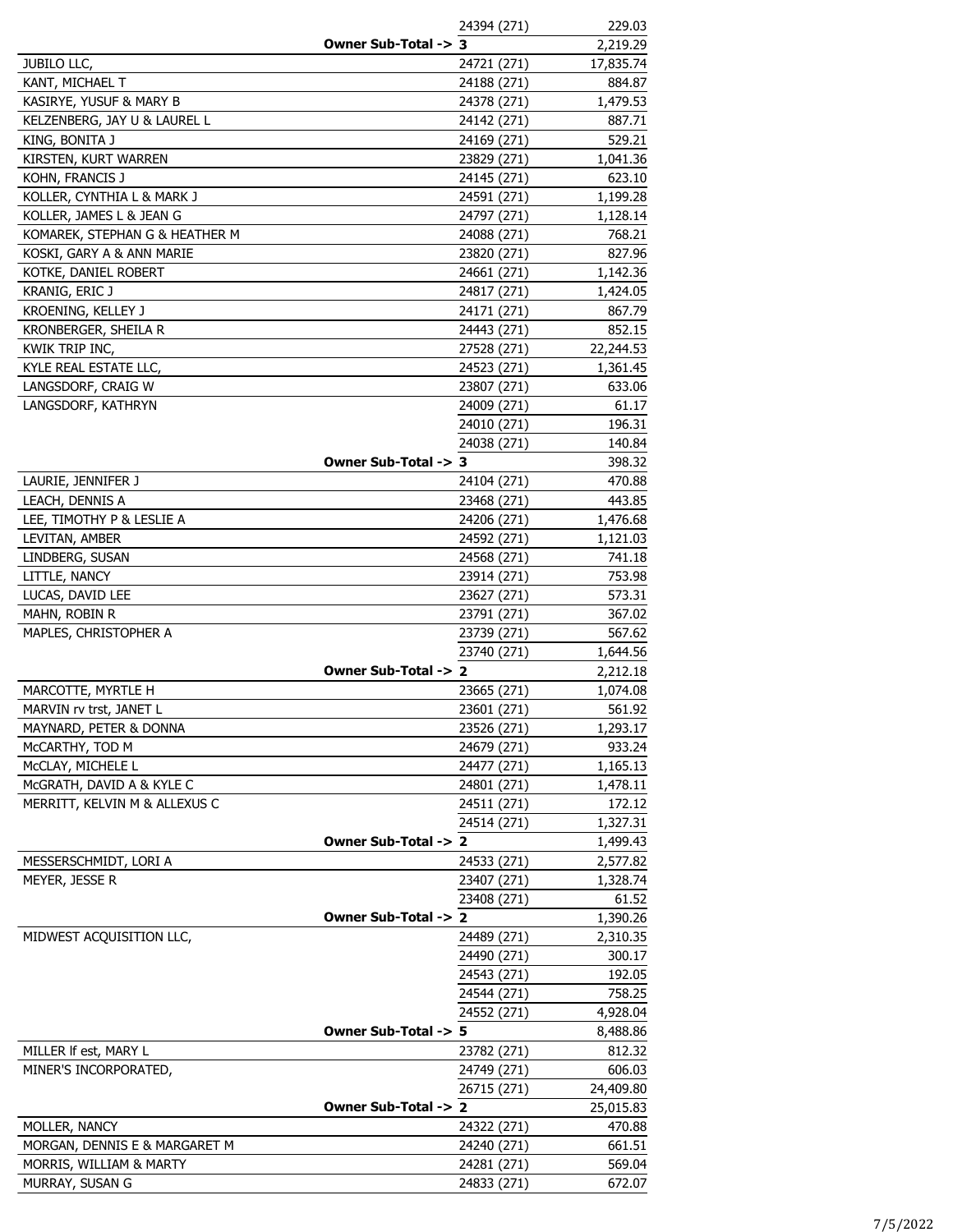| NEECK If est, ROSE T                       |                      | 24714 (271)                | 1,530.75            |
|--------------------------------------------|----------------------|----------------------------|---------------------|
| NEW BEDFORD LLC,                           |                      | 23524 (271)                | 71.13               |
|                                            |                      | 23528 (271)                | 611.72              |
|                                            |                      | 23529 (271)                | 660.09              |
|                                            |                      | 23663 (271)                | 870.64              |
|                                            |                      | 24255 (271)                | 1,645.98            |
|                                            | Owner Sub-Total -> 5 |                            | 3,859.56            |
| NEW OAKWOOD PROPERTIES LLC,                |                      | 23516 (271)                | 1,126.72            |
|                                            |                      | 23578 (271)                | 1,668.74            |
|                                            | Owner Sub-Total -> 2 |                            | 2,795.46            |
| NEWBURY, ARNOLD E & JEAN L                 |                      | 24528 (271)                | 1,250.49            |
| NICHOLS, ANTHONY D                         |                      | 23831 (271)                | 330.79              |
| NIEBAUER, RONALD W                         |                      | 24474 (271)                | 349.08              |
| NOCK, STEFAN E                             |                      | 23678 (271)                | 485.82              |
| NOVITT rv lv trst, JOHN C & MARY R         |                      | 23462 (271)                | 652.97              |
| NOVITZKE, JANE                             |                      | 24468 (271)                | 1,856.53            |
| NOVITZKE, JANE A                           |                      | 24465 (271)                | 540.60              |
| NOVITZKE FUNERAL HOME INC,                 |                      | 24237 (271)                | 2,513.80            |
|                                            |                      | 24277 (271)                | 125.17              |
|                                            | Owner Sub-Total -> 2 |                            | 2,638.97            |
| NOVITZKE REVOCABLE TRUST,                  |                      | 24267 (271)                | 561.92              |
|                                            |                      | 24408 (271)                | 2,351.62            |
|                                            | Owner Sub-Total -> 2 |                            | 2,913.54            |
| NUREDINI, ILIR                             |                      | 24766 (271)                | 3,572.25            |
| O'DONNELL, BEVERLY                         |                      | 23961 (271)                | 638.75              |
| OLLA, SHANE E                              |                      | 23754 (271)                | 311.54              |
| OLSON, ELWOOD L & PHYLLIS C                |                      | 23970 (271)                | 1,017.18            |
| OSKVAREK, JOSEPH C & JUANA                 |                      | 23405 (271)                | 88.18               |
|                                            |                      | 24398 (271)                | 278.82              |
|                                            | Owner Sub-Total -> 2 |                            | 367.00              |
| OSWALD, FREDRICK F                         |                      | 23698 (271)                | 919.01              |
| OSWALD, JEREMY F                           |                      | 23804 (271)                | 140.82              |
| OSWALD, JOHN R JR & DEBRA J                |                      | 24339 (271)                | 1,556.36            |
| OSWALD, JOSEPH R & BRENDA L                |                      | 24071 (271)                | 549.12              |
| OSWALD If est, GERTRUDE M                  |                      | 23696 (271)                | 662.94              |
|                                            |                      | 23697 (271)                | 82.49               |
|                                            | Owner Sub-Total -> 2 |                            | 745.43              |
| PALECEK, MARK & LUANN                      |                      | 24175 (271)                | 1,244.79            |
|                                            | Owner Sub-Total -> 2 | 24176 (271)                | 119.50              |
|                                            |                      |                            | 1,364.29            |
| PALECEK FAMILY IRREVOCABLE TRUST,          |                      | 24517 (271)                | 1,543.56            |
| PARK FALLS COUNTRY CLUB,                   |                      | 24412 (271)                | 4,366.09            |
| PARK FALLS HOLDING LLC,<br>PARK MANOR LTD, |                      | 24722 (271)<br>24303 (271) | 18,231.23<br>423.93 |
|                                            |                      | 27211 (271)                | 77,375.04           |
|                                            |                      | 27212 (271)                | 1,493.76            |
|                                            | Owner Sub-Total -> 3 |                            | 79,292.73           |
| PARK PHARMACY INC,                         |                      | 23480 (271)                | 1,803.90            |
| PATTERSON, RICHARD J & COLLEEN             |                      | 24159 (271)                | 1,899.22            |
| PETERSON, JEFF & TRACY                     |                      | 24065 (271)                | 556.24              |
| PETERSON, JENNA MAY                        |                      | 23641 (271)                | 1,004.37            |
| PETERSON, TIMOTHY A & MICHELLE M           |                      | 24148 (271)                | 139.42              |
|                                            |                      | 24362 (271)                | 61.17               |
|                                            |                      | 24363 (271)                | 2,737.16            |
|                                            | Owner Sub-Total -> 3 |                            | 2,937.75            |
| PHARR, NICOLE R                            |                      | 24003 (271)                | 409.70              |
| PIEHL, DALE                                |                      | 23996 (271)                | 258.90              |
| PKF INVESTMENTS LLC,                       |                      | 23441 (271)                | 685.70              |
|                                            |                      | 23445 (271)                | 786.70              |
|                                            |                      | 23485 (271)                | 2,256.30            |
|                                            |                      | 23500 (271)                | 2,062.82            |
|                                            |                      | 23502 (271)                | 778.17              |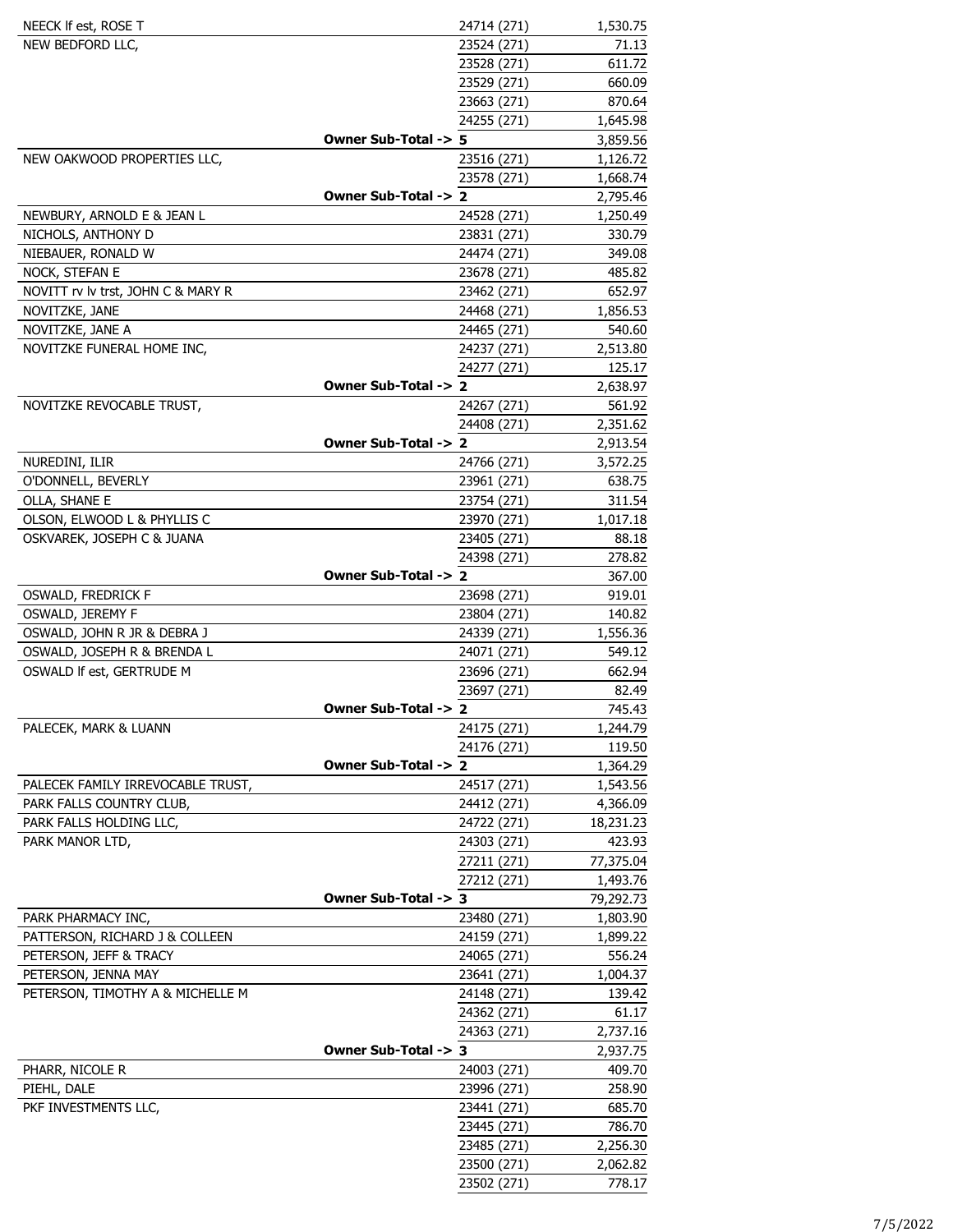|                                       |                      | 23760 (271) | 442.42   |
|---------------------------------------|----------------------|-------------|----------|
|                                       |                      | 24387 (271) | 776.77   |
|                                       |                      | 24444 (271) | 1,712.85 |
|                                       | Owner Sub-Total -> 8 |             | 9,501.73 |
| POSPICHAL JR, KATHRYN A & ROBERT A    |                      | 24234 (271) | 641.60   |
| PRITZL, DAVID A                       |                      | 23929 (271) | 559.07   |
| PRITZL, SHAWN                         |                      | 24581 (271) | 476.56   |
| PRITZL, STEVEN L & KRISTIN M          |                      | 24241 (271) | 1,190.73 |
| <b>QUANTUM LLC,</b>                   |                      | 23709 (271) | 732.64   |
|                                       |                      | 24270 (271) | 670.05   |
|                                       | Owner Sub-Total -> 2 |             | 1,402.69 |
| R PETERSON ENTERPRISES LLC,           |                      | 24529 (271) | 5,336.34 |
|                                       |                      | 26924 (271) | 1,468.15 |
|                                       | Owner Sub-Total -> 2 |             | 6,804.49 |
| RATZLAFF, THOMAS E & SHIRLEY A        |                      | 24059 (271) | 643.56   |
| RAY, RANDY S                          |                      | 23860 (271) | 554.82   |
| REINHOLD, MINDY L                     |                      | 24540 (271) | 1,021.45 |
| REKOSKI, ROGER R & SHARON A           |                      | 24256 (271) | 667.20   |
| REMINGTON rv trst, BRETT A            |                      | 24346 (271) | 1,472.42 |
| RHODE, MICHELE RENEE                  |                      | 23935 (271) | 678.58   |
| RODEWALD, SHARIE M                    |                      | 24593 (271) | 132.29   |
| ROHN, DARRELL G & KAY D               |                      | 24657 (271) | 2,074.20 |
| RUDIE, DENNIS J & LEANN M             |                      | 23819 (271) | 473.72   |
| RUSSELL, JOHN F & JAYNE E             |                      | 24689 (271) | 1,158.02 |
| RUUD, LOUIS G                         |                      | 23427 (271) | 775.33   |
|                                       |                      | 23772 (271) | 445.26   |
|                                       |                      | 26621 (271) | 499.33   |
|                                       | Owner Sub-Total -> 3 |             | 1,719.92 |
| SCHERWINSKI, STEVEN M & LILY K        |                      | 24349 (271) | 1,783.98 |
|                                       |                      | 24350 (271) | 113.81   |
|                                       | Owner Sub-Total -> 2 |             | 1,897.79 |
| SCHERWINSKI-PRITZL DEV LLC,           |                      | 24026 (271) | 803.77   |
| SCHMIDT, ANN N & PETER J              |                      | 23897 (271) | 557.65   |
| SCHMIDT, LEO                          |                      | 24653 (271) | 96.74    |
| SCHNEIDER, RAY A & MONICA H           |                      | 24000 (271) | 169.27   |
| SCHUELKE, ALBERT J & PEGGY J          |                      | 24536 (271) | 856.41   |
| SCHUH, SUSAN J                        |                      | 23977 (271) | 891.98   |
| SCHUMACHER AUTOMOTIVE,                |                      | 23435 (271) | 815.16   |
| SHARRER, ROBERT T & LYNNETTE L        |                      | 23875 (271) | 741.43   |
| SMITH, DAVID & LINDA                  |                      | 24111 (271) | 381.25   |
| SMITH, JOHN T & MICHELLE M            |                      | 23664 (271) | 1,100.00 |
| SMITH, THOMAS A & ANNELIES            |                      | 24589 (271) | 725.53   |
| ST SAUVER-JACKSON, NATHAN J           |                      | 24229 (271) | 950.31   |
| STUEBER rv trst, RONALD R & SHELLY A  |                      | 24351 (271) | 2,734.31 |
| SWANSON, ERIC ALLEN                   |                      | 24537 (271) | 415.40   |
| SZYMIK, VALECIA M                     |                      | 24687 (271) | 923.28   |
| TERVORT, SEAN P & TARA T              |                      | 23631 (271) | 3,233.66 |
|                                       |                      | 23632 (271) | 129.46   |
|                                       |                      | 23647 (271) | 105.28   |
|                                       | Owner Sub-Total -> 3 |             | 3,468.40 |
| TERVORT RE LLC,                       |                      | 23550 (271) | 854.99   |
| TGK VENTURES LLC,                     |                      | 23561 (271) | 1,682.98 |
| THIER rv lv trst, ANTHONY C & WILMA R |                      | 24700 (271) | 145.11   |
|                                       |                      | 24701 (271) | 1,283.21 |
|                                       | Owner Sub-Total -> 2 |             | 1,428.32 |
| TOLLERS rv trst, SUSAN K              |                      | 24715 (271) | 1,099.69 |
| TOMICH, ESTHER M                      |                      | 23845 (271) | 399.75   |
| TOURTILLOTT, CALLY L & STEVEN J       |                      | 27498 (271) | 744.36   |
| TREML, JEFFREY L & DIANE L            |                      | 23968 (271) | 887.71   |
| TUOHY REAL ESTATE,                    |                      | 24386 (271) | 1,379.97 |
|                                       |                      | 24388 (271) | 8,510.26 |
|                                       | Owner Sub-Total -> 2 |             | 9,890.23 |